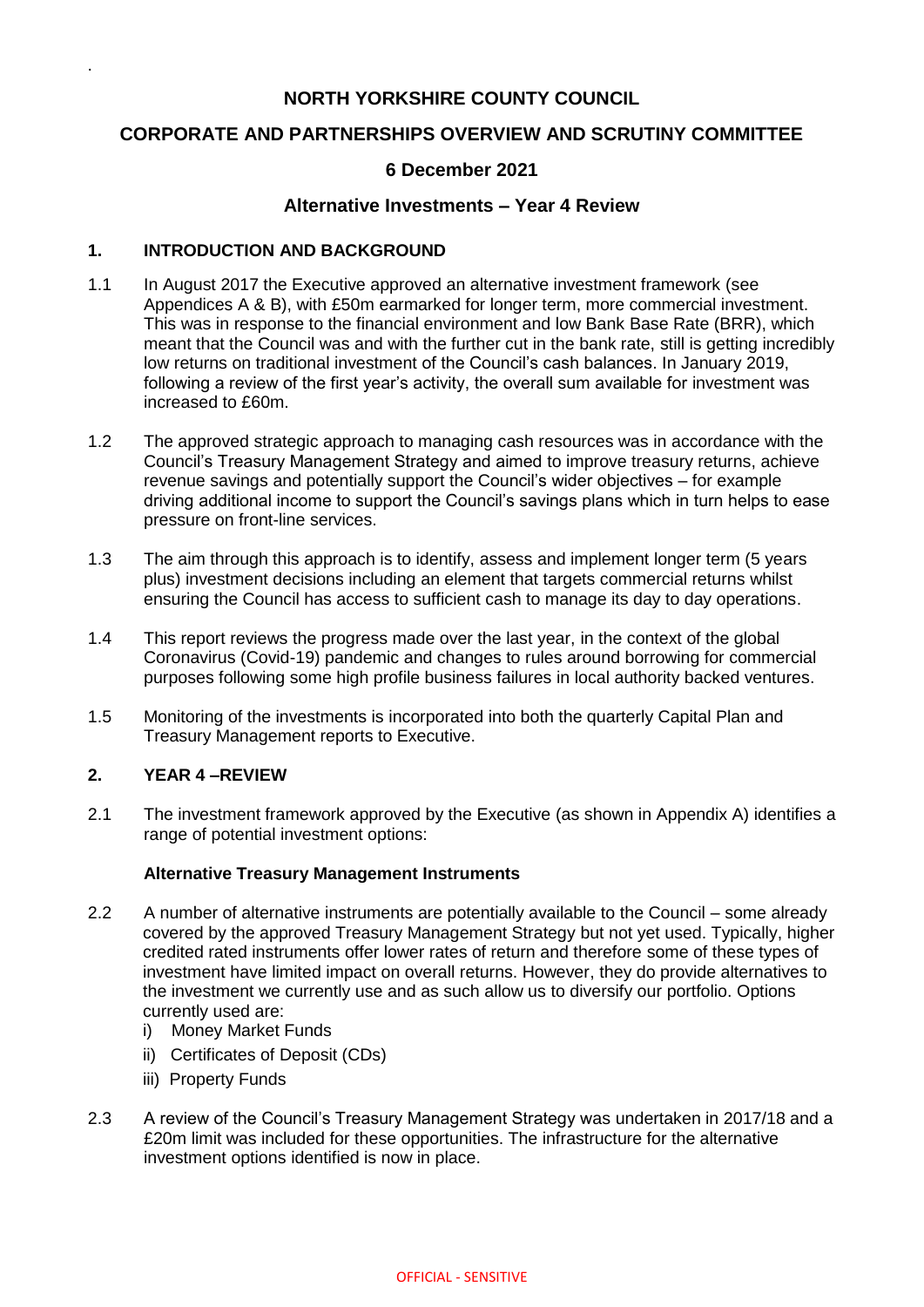### 2.4 Money Market Funds

.

As at 30th September 2021 there are no sums investment in Money Market Funds.

### 2.5 Certificates of Deposit (CDs)

The Council has now established a custodian account to enable investment in a wider range of treasury instruments, including Certificates of Deposit (CDs). In 2018/19 the Council invested in Nat West Bank (£5m) and Credit et Industriel Bank (£5m). Both of these investments matured in early 2019. While further potential investments continue to be monitored, rates available with approved institutions have not been competitive. There are no sums invested in Certificates of Deposit as at 30<sup>th</sup> September 2021.

### 2.6 Property Funds

A detailed selection process was undertaken in 2018/19, supported by the County Council's Treasury Management advisers and two Property Funds were selected for investment - BlackRock UK Property Fund, and Threadneedle Property Unit Trust. Accounts were opened with both funds and a £3m investment in each fund was agreed with transactions completed at the end of October 2018.

- 2.7 In the first year the funds provided a good revenue returns but returns have fallen as a result of the global pandemic. For the first half year of 21/22 average returns have been 3.46% compared to 3.43% in 20/21 and 3.9% in 2019/20, well in excess of the returns achieved on our traditional treasury investments.
- 2.8 As reported previously, given the on-going wider economic and political uncertainty, capital losses and impacts on revenue returns are expected in the shorter term and these funds are monitored closely. The pandemic has undoubtedly impacted on capital values, with both funds experiencing further losses to the end of 20/21 - £349.1k, however values have started to recover in 21/22 with increases of £332.5k (6%) experienced to  $30<sup>th</sup>$  September 2021.
- 2.9 The uncertainty in financial markets following the first national Covid-19 lockdown led to widespread suspension of trading in a number of property funds. Both of the funds that the Council has invested in suspended trading in March 2020 and subsequently reopened in October 2020 no further suspensions have been required.
- 2.10 It is stressed that property funds are long-term investments and valuations can, therefore, rise and fall, over the period they are held. Any gains or losses in the capital value of investments are held in an unusable reserve on the balance sheet and do not impact on the General Fund until units in the funds are sold.

#### **Alternative Commercial Investments**

- 2.11 Loans to Council Companies The Council currently owns (in whole or part) a number of companies which have been established to deliver a variety of objectives. The Council provides cash flow support to these companies and has £19.6m loans (at 30 September 2021) on its balance sheet at a variety of terms (duration and interest rates).
- 2.12 Given the nature of the companies and the Council's direct involvement in their operation, relative to other types of investment these are considered lower risk but are currently offered at a rate of bank base rate plus 4% - 6.5%. Rates are kept under review.
- 2.13 Loans are classed as capital expenditure and financed through internal borrowing in accordance with the Council's Treasury Management Strategy. Current Loans to Limited Companies at 30 September 2021 are: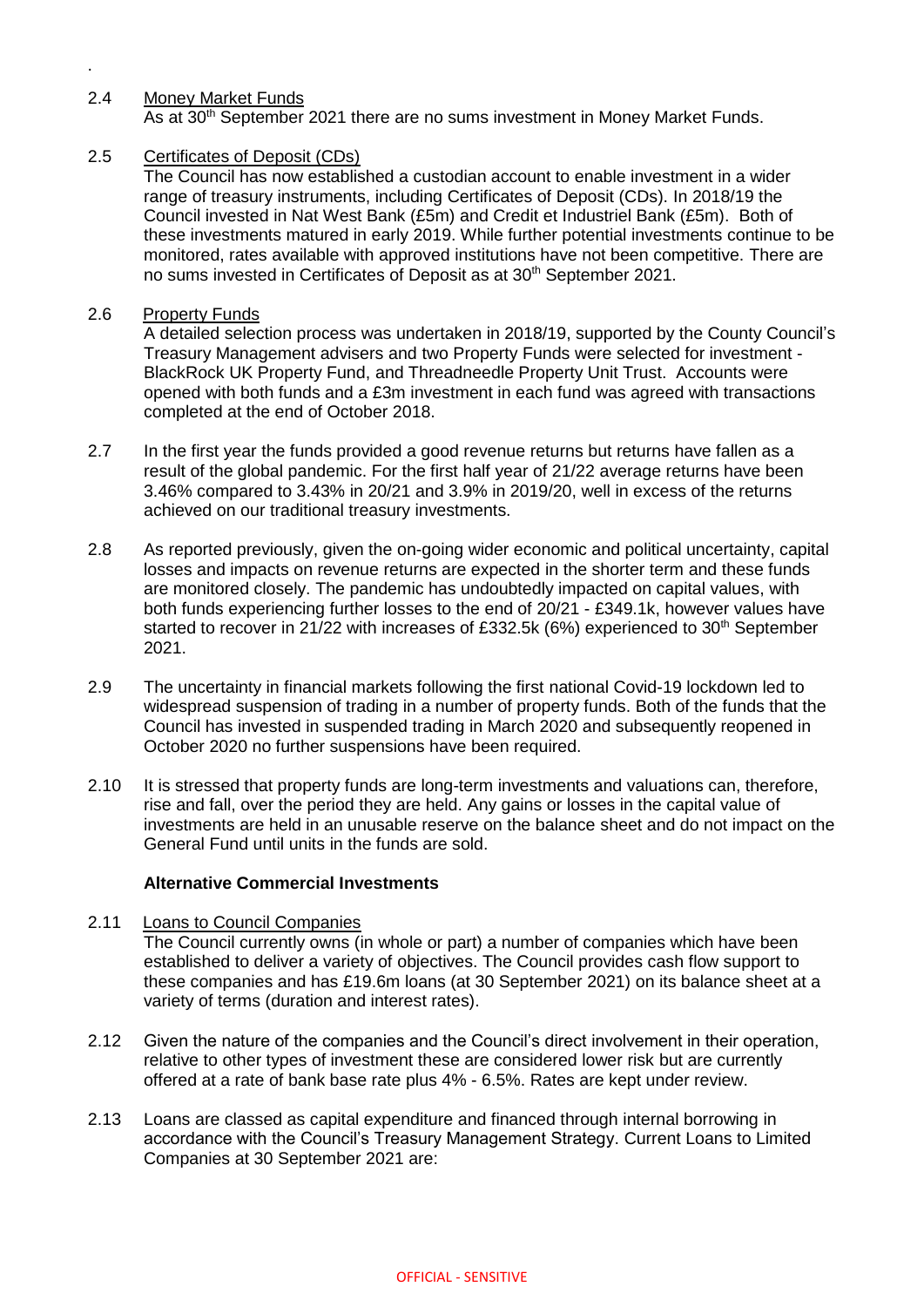| <b>Company Loan</b>   | <b>Total Loan</b><br>Approved<br>£m | <b>Interest</b><br>Rate<br>% | Loans<br>30/09/2021<br>£m | <b>F'cast Int</b><br>2021/22<br>£k |
|-----------------------|-------------------------------------|------------------------------|---------------------------|------------------------------------|
| Yorwaste              |                                     | Base $+4.0$                  | 6.0                       | 251.0                              |
| <b>Brierley Homes</b> |                                     | Base $+6.0$                  | 11.3                      | 704.0                              |
| First North Law       |                                     | Base $+4.0$                  | 0.1                       | 3.7                                |
| NY Highway**          |                                     | Base $+6.5$                  | 2.2                       | 357.0                              |
|                       | 25.0                                | Average 5.53                 | 19.6                      | 1,315.7                            |

2.14 As shown in the table above, there is an increasing demand for loans from the Councils limited companies and lending limits will be kept under review.

### 2.15 Commercial Property

.

Direct investment in commercial property can be aligned to the Council's Economic Development Strategy and/or can be undertaken on a purely commercial basis. Returns can vary significantly and each opportunity has to be considered on its merits having due regard to risk and reward. To date the Council has shortlisted 52 potential property investments; taken 18 to business case stage; six bids have been formally submitted; and three of these properties have been successfully acquired. No further acquisitions have been made in the last year. Net revenue returns of £282k (2.38%) are estimated for 2021/22 although notional losses in capital values total £2.8m. Details of property investments to date are as follows:

- 2.16 **Bank Unit in Stafford Town Centre** The acquisition of a freehold bank unit and lease in Stafford Town Centre, Staffordshire. The property is currently let to Bank of Scotland plc trading as Halifax and is held on a lease that runs to November 2031. There are no issues of concern to report.
- 2.17 **Harrogate Royal Baths** The acquisition of a leasehold restaurant / leisure investment in Harrogate Town Centre. The property comprises of four commercial units - three units are currently let with expiry periods ranging from 2027 – 2038. One unit was vacated in early 2019 after the tenant entered administration. The pandemic has had a significant impact on the businesses operating from the premises with the night club, bar and restaurant all closed for extended periods over the last 2 years. Rent deferrals have been agreed where considered appropriate but the longer term viability of some tenants is a concern.
- 2.18 Unsurprisingly we have experienced capital losses on this asset and provisions have been made. Councillors should note that property investments are intended to be long term and changes in valuations, up and down, can be expected, although the issues associated with Covid and the resulting lockdowns could not have been foreseen. The Council has been able to mitigate these issues but officers are working closely with tenants to achieve a return to pre-Covid performance as soon as is practicably possible.
- 2.19 **Co-op Store** The acquisition of a freehold retail unit and lease in North Somercotes, Lincolnshire. The property is currently let to Co-Operative Group Food Limited on a 15 year lease that runs to 20 September 2033. There are no issues of concern to report.

## 2.20 Commercial Solar Energy Generation In 2021/22 work commenced on a potential solar farm investment with market engagement for a 'turnkey' project. The aim was to identify a 'shovel ready (or near ready) site with a development and operating partner in place. The market engagement exercise highlighted the competitive nature of such investments, with those that showed the most promising returns already having investors in place.

2.21 The exercise identified 2 potential opportunities but with capital investment in excess of £40m these opportunities were outside the Council's agreed framework and given the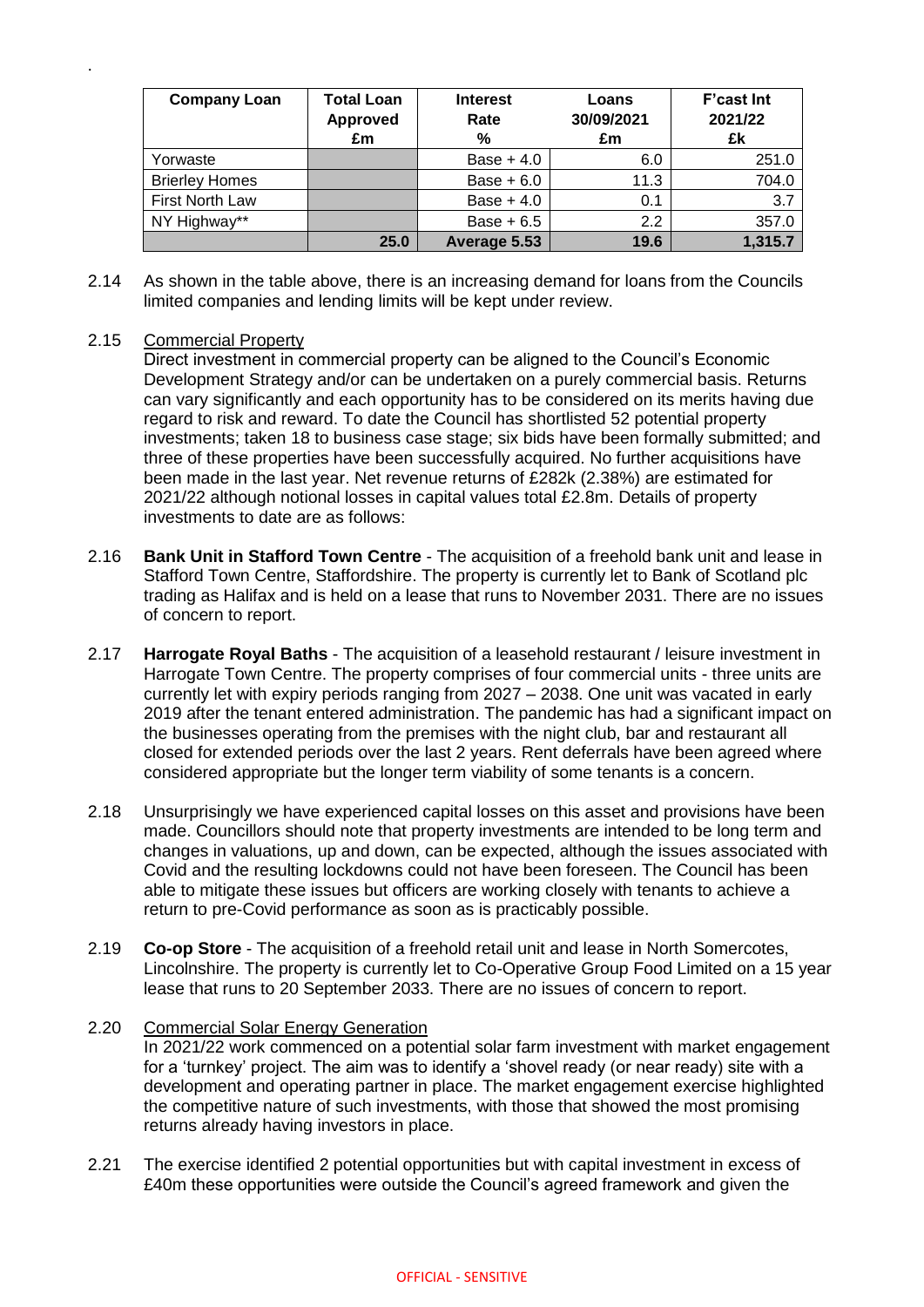inherent risks with such a project (such as up-front investment with up to 40 year payback being subject to future price and market volatility) considered too high to take forward.

- 2.22 Whilst there were other smaller opportunities available there were none that achieved the Council's required return and therefore none were recommended. The exercise concluded that in order to achieve the returns expected, large scale investment would be needed. In addition recent volatility in the energy market and the folding of a number smaller energy companies, further emphasised the inherent risk within the energy market at this time.
- 2.23 The exercise also confirmed that none of the Council's existing available land holdings were suitable for commercially viable solar investment but opportunities to support the Council's climate change agenda could be pursued. The output of this work has been passed to the Climate Change group for consideration.
- 2.24 Looking ahead, whilst no suitable investments were identified, discussions with a number of like-minded authorities have been initiated and the potential for future joint investment will be explored.

### **3. ESTIMATED RETURNS**

.

- 3.1 A summary of the estimated returns from the investments made as at Q2 21/22 is shown at Appendix C. In total MRP savings of £600k p.a. have been achieved, returns on treasury investments are estimated to be £200k and returns on the alternative investments in place are estimated at £1,597k p.a.
- 3.2 The Q2 treasury Management report shows standard treasury returns of 0.19% for the first half of 21/22. Alternative investment achieved a net return of 4.58%. The total projected annual gross income/savings generated from the alternative investments to date is £2,397k – this is a margin of £2,298k over traditional treasury management returns.
- 3.3 The report which set out the proposed framework indicated that annual revenue savings/returns of in excess of £1,700k could be reasonably achieved (subject to projects being identified and approval of business cases).
- 3.4 A 2% top-slice of the additional returns contribute to the Finance savings programme which based on returns of £2,298k estimated to date, would result in a top-slice of £46k. This will be kept under review as further investments are made.
- 3.5 Estimated capital losses of £2,814k have occurred to date. Although these will potentially not be realised until the investments are sold, provision has been made should these ultimately be sustained. To date £4,250k has been set aside in an earmarked reserve to mitigate this future risk. This represents circa 10% of the value of property related investments made to date. Should values recover prior to sale then these funds can be released for alternative use.
- 3.6 The value of Commercial Property investments will continue to be assessed as markets recover from the impact of Covid-19. Commercial Property is a long term investment and valuations can, therefore, rise as well as fall, over the period they are held. In order to mitigate any potential future loss funds will be set aside to ensure that there is no impact on the General Fund at the point of any future sale.
- 3.7 The County Council continues to review potential commercial investments, but will now consider any potential investment opportunities alongside the implications for PWLB borrowing going forward, however, the 2021/22 Capital Plan does not include any plans to purchase commercial assets primarily for yield.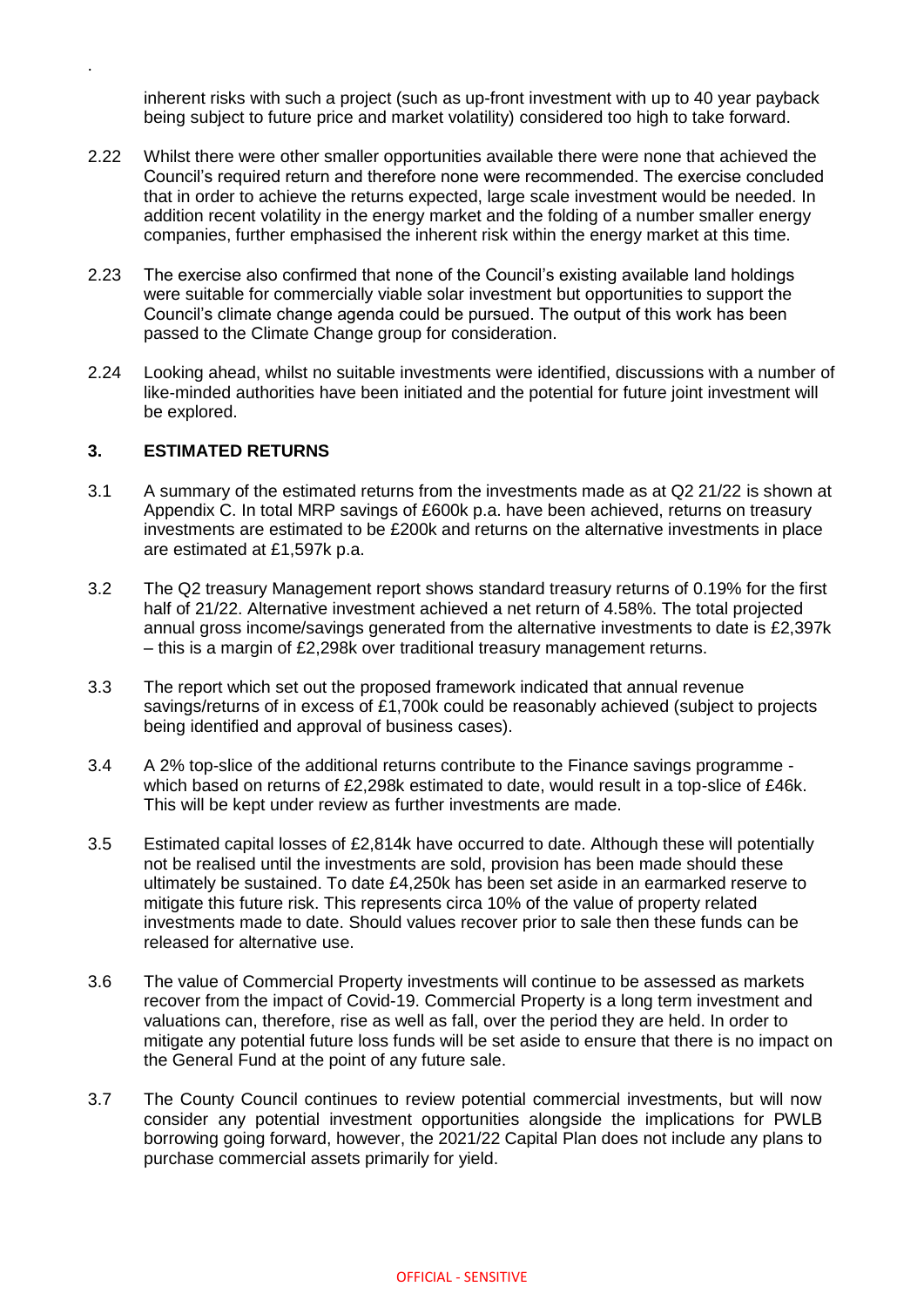# **4. LESSONS LEARNED**

.

- 4.1 The impact of Covid and other economic related issues on the commercial property market (and other commercial activities) has been profound and there have been some high profile failures over the last two years.
- 4.2 The Government and CIPFA have expressed their concerns over some authorities' aggressive commercialisation strategies as their exposure to commercial market risk has expanded leaving them vulnerable to significant losses and ultimate Government intervention.
- 4.3 North Yorkshire County Council's approach is measured and modest with the amount made available for investment proportionate to the risks involved and directly supported by a robust assessment of long term cash availability rather than being fuelled by borrowing. The Council has no plans to borrow primarily for yield, which is not permitted under the new rules. The rules also restrict access to PWLB borrowing for other purposes for a period of 3 years, even if borrowing is not related to such investment.
- 4.4 Given the current risk within the market, plans for further investment have been suspended and no new investments are included in the Capital Plan for the foreseeable future.
- 4.5 Going forward, the Council will review potential commercial investments which are aligned to policy objectives, and will consider any potential investment opportunities alongside the implications for PWLB borrowing.

## **5. CONCLUSIONS**

- 5.1 The global pandemic has significantly impacted activities and returns on alternative investments although together this approach has secured estimated annual revenue savings/income of £2,397k a margin of £2,298k over traditional treasury management returns.
- 5.2 Capital losses have occurred and although these will not be realised until the investments are sold, provision has been made should these ultimately be sustained.
- 5.3 Caution will be exercised over future investments given the economic climate. No further investments are included in the Capital Plan at this time but future opportunities will be considered in the context of policy objectives.

## **6. RECOMMENDATION**

6.1 The Overview and Scrutiny Committee is asked to review the progress to date.

Karen Iveson Assistant Director, Strategic Resources

25 November 2021

- Appendix A Alternative Investment Framework
- Appendix B Commercial Investment Board Terms of Reference
- Appendix C Estimated returns from the investments made as at Q2 21/22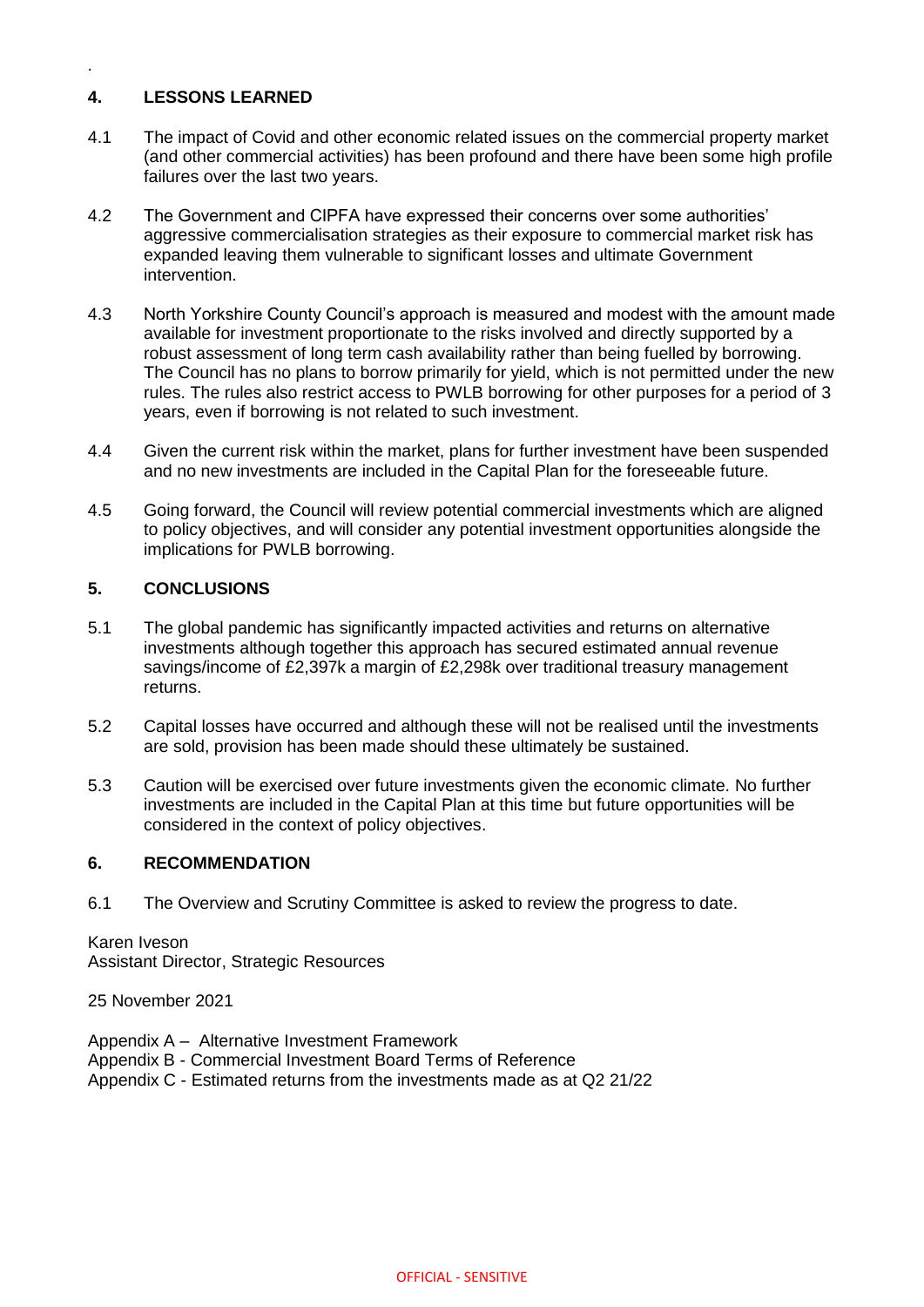### **The Framework**

.

- 1 The options available to the Council are varied and individual investments are subject to business case. However, limits on the sums invested and targets for investment returns ensure an appropriate balance between risk and reward, a diverse portfolio to help manage risk, and churn of cash to take advantage of future opportunities down the line.
- 2 The current approved high level decision framework comprises the following limits and target returns:

| Type of investment                                                   |             | Maximum      | Maximum | <b>Target Rate</b> |
|----------------------------------------------------------------------|-------------|--------------|---------|--------------------|
|                                                                      | <b>Risk</b> | Exposure     | Term    | (above BBR)        |
|                                                                      |             | £000         | Years   | %                  |
| <b>Alternative treasury</b>                                          | Low         | 20,000       | $1 - 5$ | > 0.1              |
| instruments - note already<br>covered in Treasury<br><b>Strategy</b> |             | per category |         |                    |
|                                                                      |             |              |         |                    |
| <b>Alternative Investments</b><br>(overall Max):                     |             | 60,000       |         |                    |
|                                                                      |             |              |         |                    |
| Spend to Save                                                        | Low         | 5,000        | 7       | 4.0                |
| Loans to Council Companies                                           | Low -       | 25,000       | 10      | 4.0                |
|                                                                      | Medium      |              |         |                    |
| Loans to Housing                                                     | Medium      | 10,000       | 20      | 3.0                |
| Associations                                                         |             |              |         |                    |
| Solar Farm (or similar)                                              | Medium      | 5,000        | 20      | 7.0                |
| <b>Commercial Property</b>                                           | High        | 20,000       | 10      | 5.0                |

- 3 Consideration of individual investment opportunities are subject to detailed business cases with their risks and rewards assessed.
- 4 Given the technical nature of such investments and strong linkages to the Council's Treasury Management function, appropriate governance and decision making arrangements are needed to ensure robust due diligence and the necessary agility to act. The Commercial Investment Board considers the identified opportunities and oversees the arrangements.
- 5 The Executive delegated authority to enter into individual investments up to £2.5m within an overall total of £10m p.a. The Board's approved terms of reference are attached at **Appendix B**.
- 6 The Board meet routinely every 2 months but more frequently when opportunities are actively being considered. This flexible approach enables a degree of agility for lower value opportunities, with investments in excess of £2.5m requiring Executive approval and therefore a longer lead in time.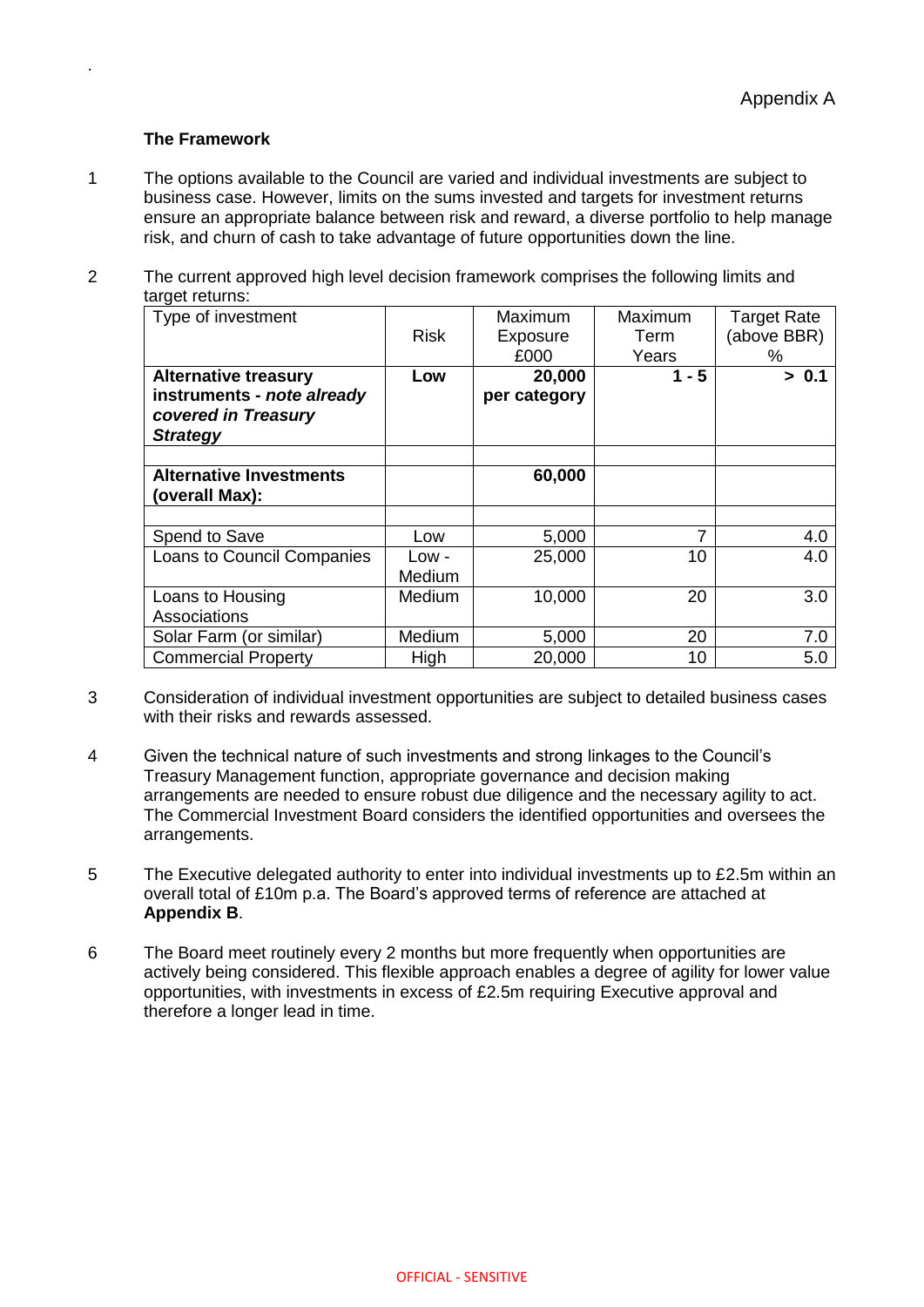### **Commercial Investment Board**

#### **Purpose**

.

**The Board will not be a constituted body and will therefore not have formal decision making powers. However, it will be the chief means of identifying, reviewing and recommending schemes for investment decisions. Such formal decisions will be taken within the existing delegations namely through delegated authority to the Corporate Director, Strategic Resources and further decisions as made by the Executive.** 

To consider and recommend detailed business cases for alternative investments within the framework approved by Executive.

To approve individual investments to a limit of £2.5m per investment and up to a total of £10m in any one financial year.

To consider appropriate due diligence proportionate to the investment/risk/reward proposed.

Notwithstanding the Corporate Director, Strategic Resources authority to terminate investments should concerns be raised - to consider and recommend cases for early termination of alternative investments.

To monitor returns against approved performance targets.

To report performance of alternative investments to the Executive on a quarterly basis

To make recommendations to Executive on any proposed changes to the framework.

#### **Membership**

Lead Member for Finance (Chair) Lead Member for Growth Corporate Director Strategic Resources Corporate Director Business and Environmental Services Assistant Director Strategic Resources – LBP to CFO Assistant Director BES - Growth, Planning and Trading Standards

#### **Frequency of meetings**

Board meetings likely to be held quarterly however the nature of investment opportunities will require agility and meetings will be arranged as required outside of the quarterly schedule.

Approved 15 August 2017 Updated January 2019